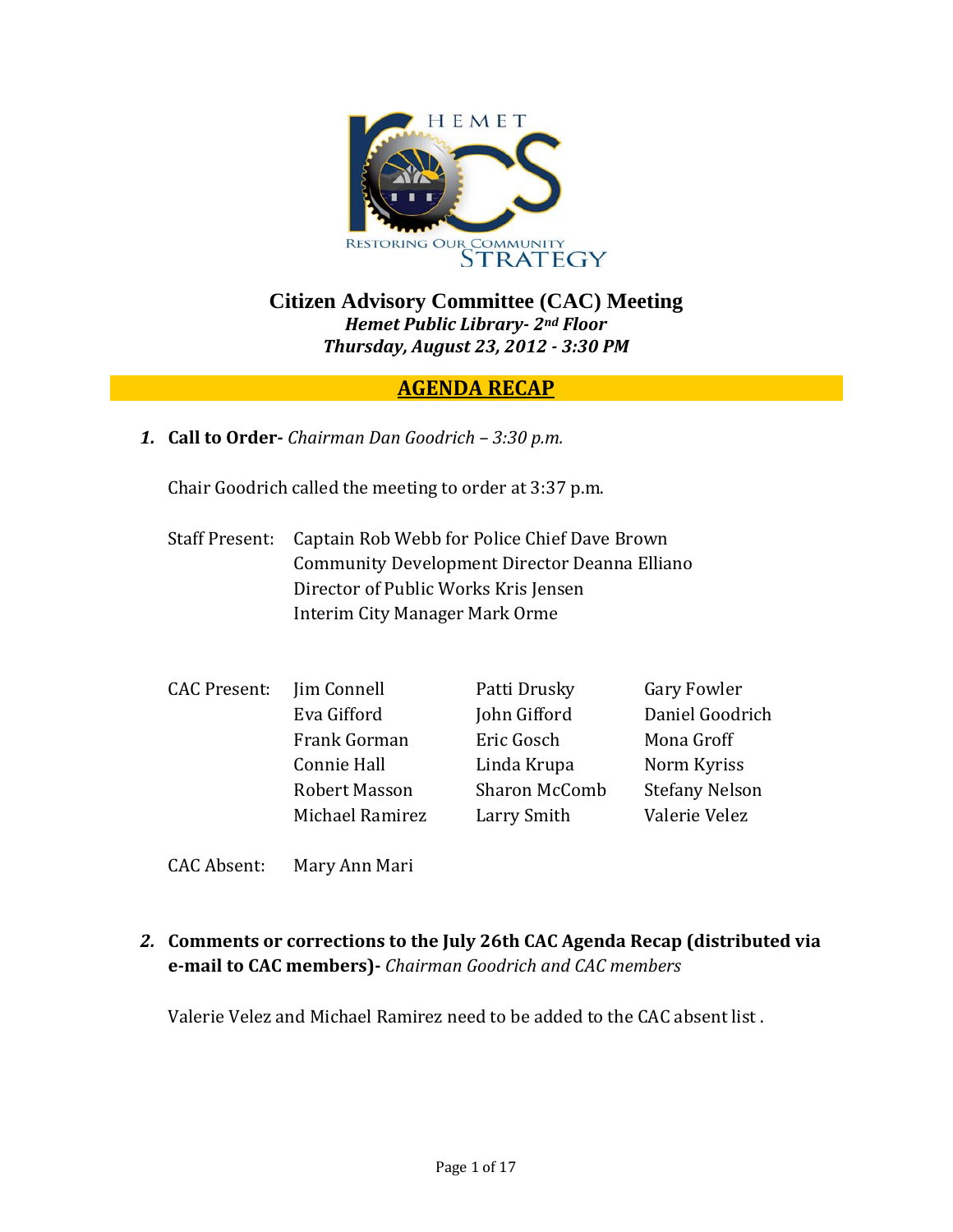*3.* **Introduction of new City of Hemet Building Official –** *Community Development Director Deanna Elliano*

Community Development Director (CDD) Deanna Elliano introduced the new Building Official Jeff Thomas. His background includes being the building official for the City of Eastvale and Wildomar. He also has an extensive background in Code Enforcement certifications.

Jeff Thomas addressed everyone stating that he's been a City of Hemet resident for 5  $\frac{1}{2}$  years. He loves the city and loves the valley and is very thrilled to be the new building official. The Building Division will be aiming to provide a good atmosphere for problem solving. They will work with members of the community and provide any necessary training for staff. He invited anyone to feel free to contact him directly with any questions, concerns or suggestions. There will be a strong effort to raise the quality of living in Hemet.

## *4.* **Review & Update regarding Community Council Meetings –** *Interim City Manager Mark Orme*

Interim City Manager Mark Orme mentioned how amazing the last community meetings with City Council had been. Previously there would only be about eight to ten citizens attending community meetings. Today, that number has at least tripled, possibly quadrupled. This has proven that our community does care and wants to be part of the solution. He thanked everyone for being there.

### *5.* **Recap of Community Outreach ideas –** *Interim City Manager Orme*

Interim City Manager Mark Orme provided a list of various community outreach ideas mentioned in prior meetings. He admitted that the City, although it has been great at getting work done, has lacked good communication skills.

One good outreach opportunity would be to have a city-wide newsletter which would provide information on the Hemet ROCS programs, the phone numbers for the graffiti and shopping cart hotlines and any other important tools for the community. Per the direction of the mayor and city council, they will be working on getting this out as soon as possible. He regularly updates the Hemet ROCS webpage to include any information handed out at these meetings.

He complimented the Hemet Police Department for getting their Facebook page up and running within a week of the public's request.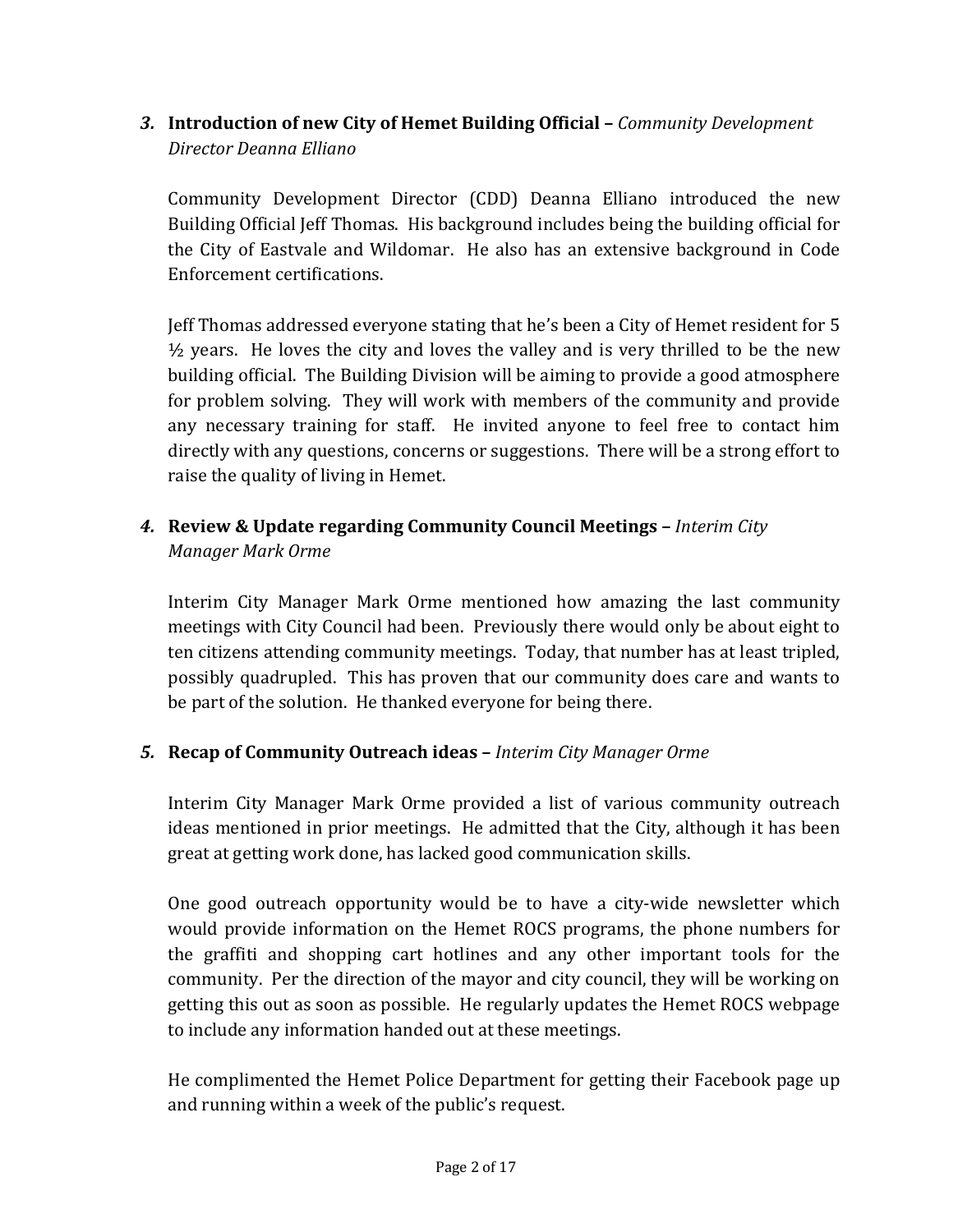He thanked Patti Drusky with the Chamber of Commerce for offering their magazine to inform businesses on CAC actions. The next edition will display the Hemet ROCS logo.

He is currently looking at different options for utilizing the local cable channel, providing informational flyers and brochures and utility billing inserts.

Chair Goodrich: Sierra Dawn has an in‐house channel that reaches out to about 3,000 seniors. He will recommend to the board of directors to allow city information to be posted.

# *6.* **Update on Hemet ROCS Ordinance status** *Community Development Director Deanna Elliano*

CDD Elliano advised that 10 out of the 19 ordinances have been adopted. The smoke shop ordinance went before the Planning Commission this week and it was recommended for approval to the City Council. It is on the agenda for the City Council meeting of September  $11<sup>th</sup>$ . Staff is continuing to work on the alcoholic beverage and property maintenance ordinances, however based on the recent community meetings they see the need and demand to be more pro-active. They will be shifting their focus and resources to inform the community on rules, regulations and requirements by means of flyers, brochures, etc. Staff teams are being formulated to conduct sweeps in targeted areas, and efforts are being made to be more strategic and having a more implementation oriented approach.

She then discussed that close attention should be paid to other regulatory agencies such as the county, state, and federal government as these agencies can also impact our city. There were two articles in this morning's newspaper of great importance. She briefly discussed how this valley has had a real problem with metal theft. Recently about one-half mile of wrought iron fencing was stolen from Stoney Mountain Ranch. State Senator Bill Emerson has sponsored a bill to prohibit recyclers from accepting sewer manholes and similar types of materials without an approval letter from the public agency. Another bill prohibits cash payments to those attempting to redeem less than \$20 worth of scrap copper.

There is a very troubling federal program called "The REO Initiative" that will allow bulk sales of foreclosed property to investors with a requirement for these to be utilized as rental property for a minimum of three to five years. Home ownership is essential to stabilize our neighborhoods. Realtor associations have been filing Public Information Actions to try and obtain further details from the Federal Government. There are state legislators trying to stop this practice in California.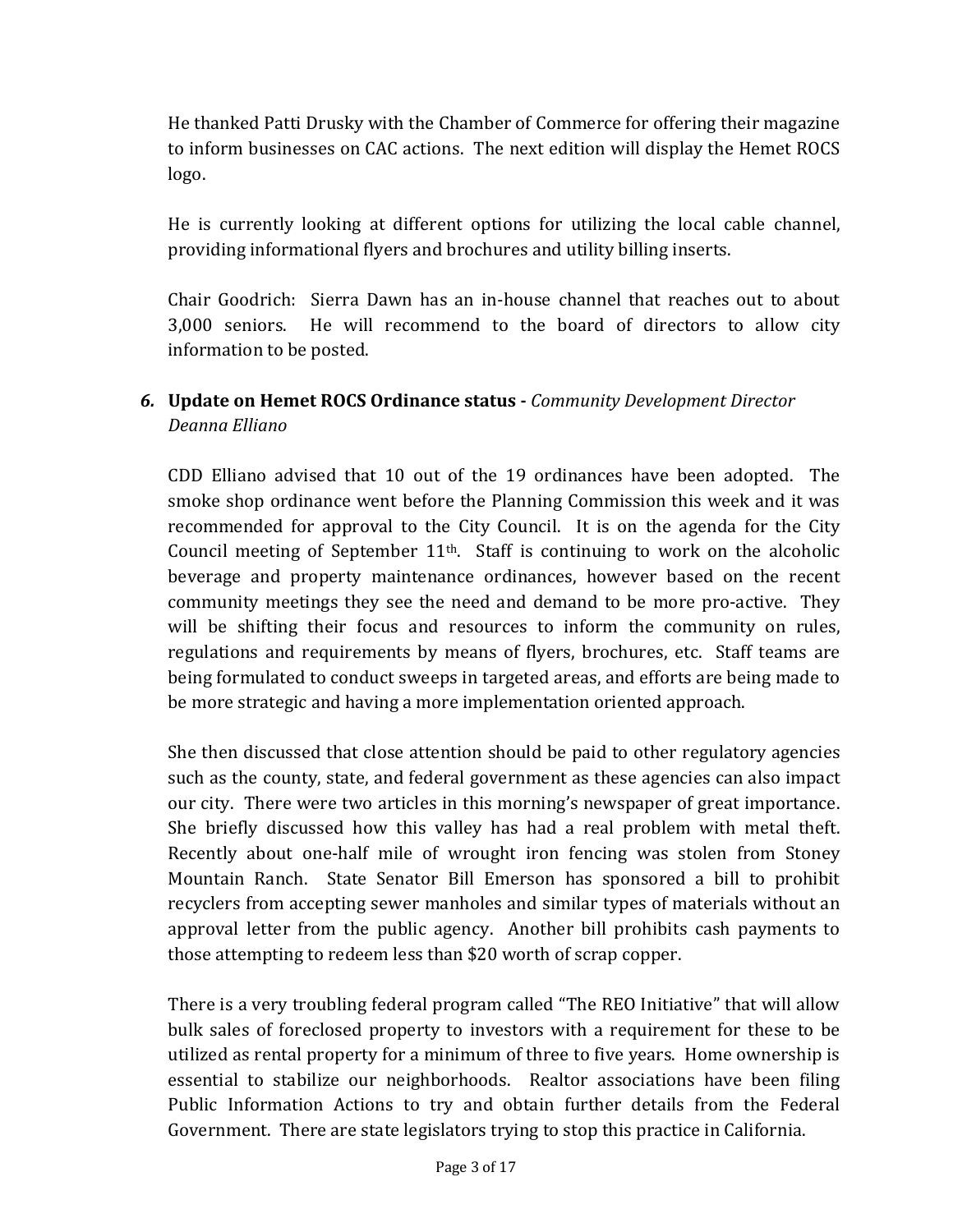Chair Goodrich: Do you have a bill or number for these?

CDD Elliano: Gary Miller, along with seven other congressional members, introduced bill HR5823 called, "Saving Tax Payers From Unnecessary Bulk Sale Programs Act of 2012".

*7.* **Taking Hemet ROCS to the Next Level:** *Interim City Manager Mark Orme, CDD Deanna Elliano, Police Captain Robb Webb*

Interim City Manager Mark Orme: The city team is focusing on their accountability to the City Council, the CAC committee, and the public. They will allow the departments involved to share information on what we're accomplishing on a weekly basis. He then acknowledged that both Will, with Mary Bono Mack's office, and Joe from Senator Emmerson's office are present and asked them to report back how thankful the city is on the metal theft legislation.

CDD Elliano: Advised everyone that all items mentioned at the public meetings have been noted and staff will be reporting back on all issues. Certain items we've been able to address immediately, however other issues will require some research. The city has been actively working on shopping carts. Some stores have changed their cart process and there has been improvement in the last few weeks. Kris Jensen with Public Works will provide a more detailed update.

An update was given regarding Code Enforcement response to citizen questions. Currently there are four Code Enforcement Officers. The city is divided into four quadrant areas. For most of this year we've had one officer out on medical leave and for the last  $1\frac{1}{2}$  months we had only two active officers. All complaints are generally processed within 24 to 48 hours however there are cases where we cannot obtain compliance even with citations or the city attorney's involvement and these properties can remain in a deteriorated stage for a long period of time. In other cases the city may not be aware of a problem property and everyone is invited to report any complaints. Official complaint forms are available on the city website and at City Hall. It is very helpful for the department to have a code compliance manager in place now. We will be working on being more strategic and proactive efforts instead of just complaint driven ones. We will be establishing teams that will include personnel from Public Works, Fire, Police, Building and Code Enforcement to visit troublesome neighborhoods. Code Enforcement will be establishing a receivership program for properties where there is non‐compliance. Assistance will be sought for those who do not have the resources to bring their properties into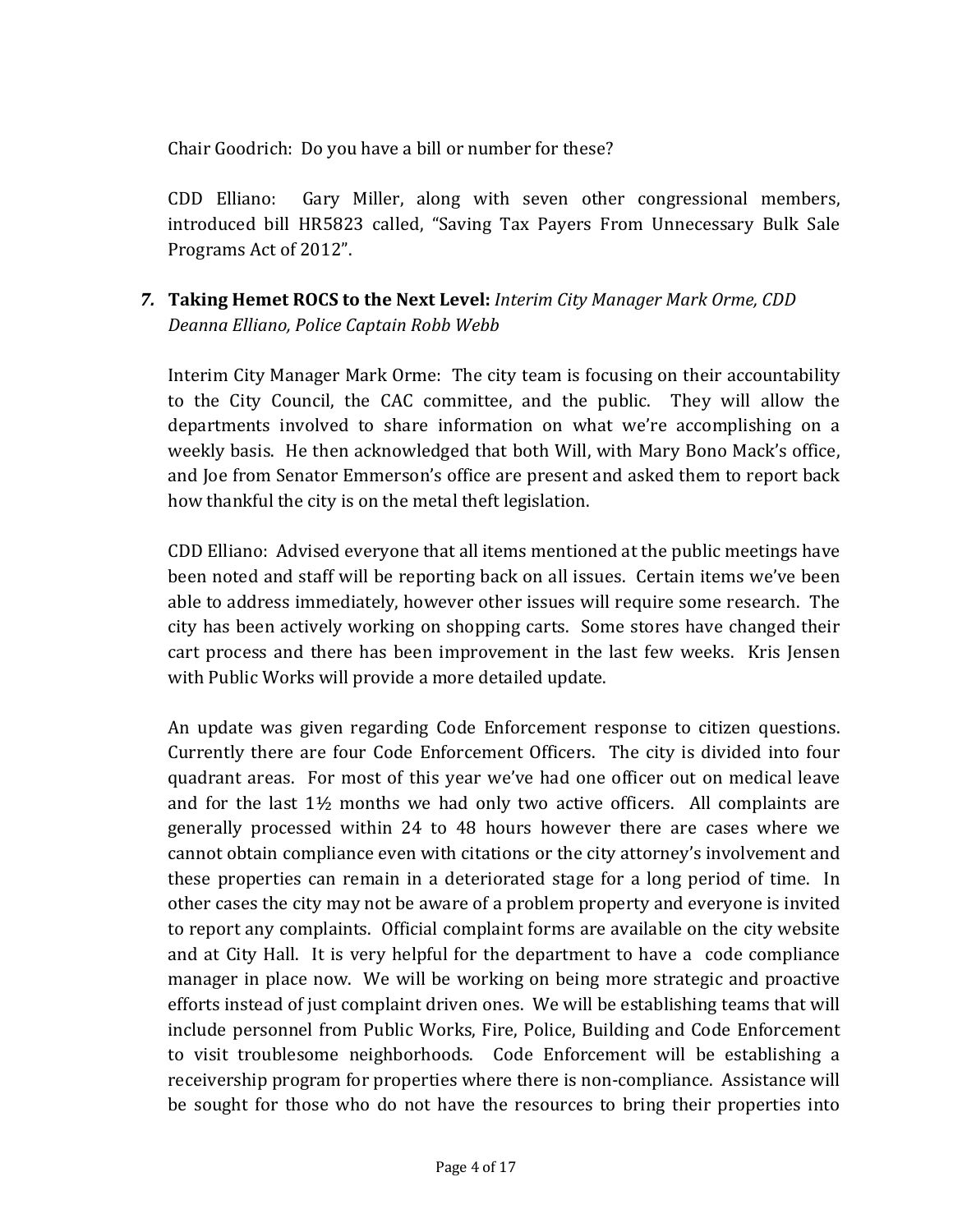compliance. We will be reaching out to Lowes and Home Depot and the community to assist in property maintenance and beautification projects.

Connie Hall: Hemet Sunset Rotary has been providing this assistance, so they will be a good resource.

CDD Elliano: Another big program staff will be training on is the mobile home inspection program through the Department of Housing & Community Development. Within the city there are approximately 10,000 mobile home units which consist of being 1/3 of our housing stock. The Building and Code Enforcement Divisions will be conducting regular inspections. We will be accepting any recommendations on parks with a greater need.

Currently the city does not have a good reporting mechanism to show accomplishments and progress but we will be working on establishing a good system to be able to report back to the community and city council.

Many members of the community have expressed wanting to volunteer. The City is looking for anyone with training or experience in searching for grants and writing grant proposals. The city also has a need for administrative help to Code Enforcement due to the amount of paperwork generated for processing cases.

Captain Rob Webb: Since the last City Council meeting of August 14<sup>th</sup>, the Police Department received approval for a grant. There were only 2,900 agencies throughout the United States that were eligible and they were the only agency to receive the grant in Riverside County. This will allow the addition of three officers. Two of those officers will serve on the disciplinary team for conducting sweeps and assisting with any Hemet ROCS programs. The third position will be used for a conditional offer to a veteran officer.

At the request of the public, a brief update was given on hiring. Last night Chief Brown swore in new officer, Andrew Stolen. There are four new officers beginning the academy on October 1st, three currently undergoing background checks, and an additional four openings pending.

The Police Department is requesting feedback on graphics and usage for the armored vehicle which will be utilized for the Hemet ROCS programs.

They have now established a new mechanism for shopping carts. Any person found in possession of a shopping cart is receiving a citation and Public Works is immediately contacted to respond to the location to retrieve the cart.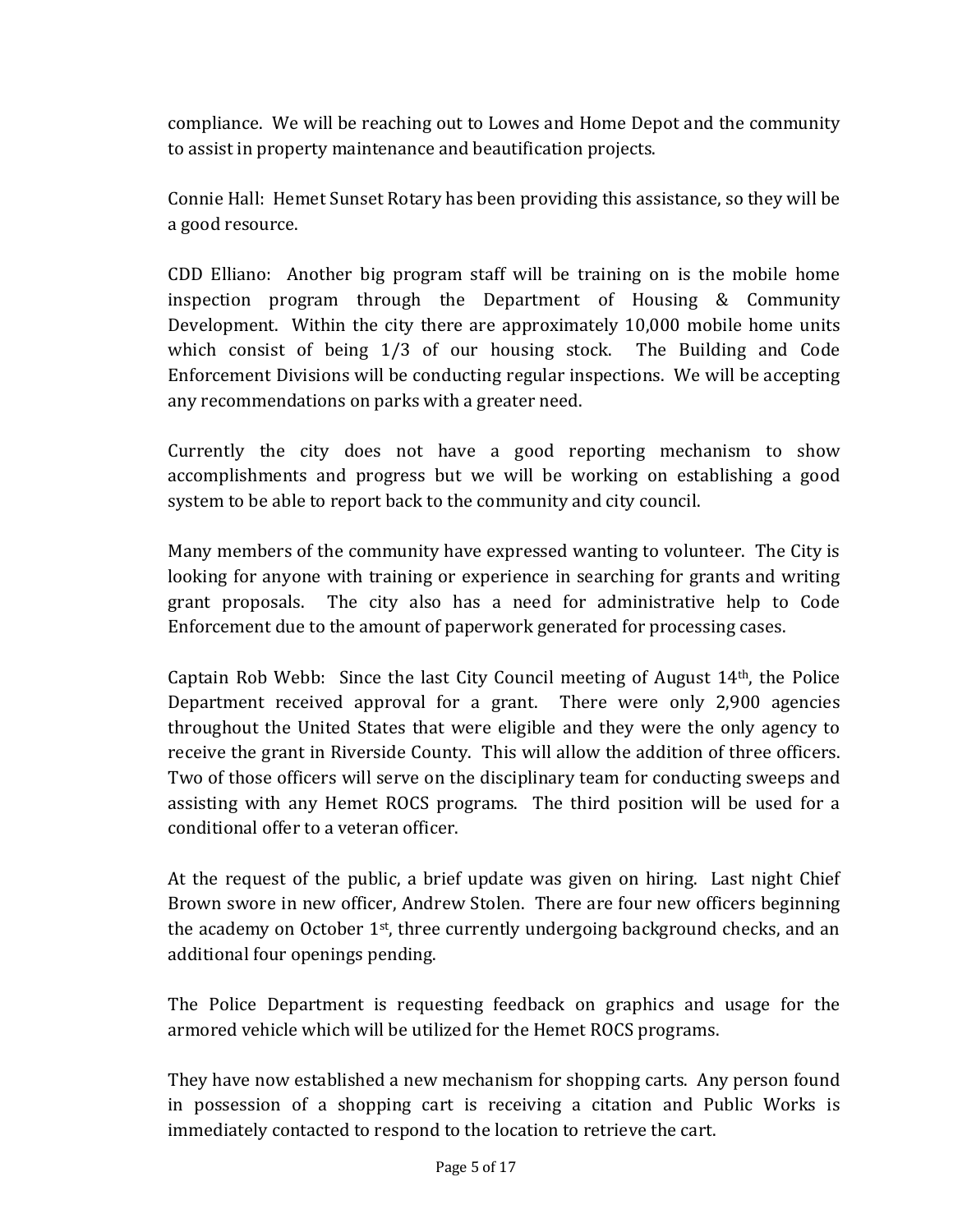Interim City Manager Mark Orme: Thanked Captain Webb for being the brain child and writer of the grant that was received.

Public Works Director Kris Jensen: Gave a brief summary on graffiti. Summertime is the busiest time of year for graffiti removal. Public Works contracts with Valley Wide for graffiti removal. They currently have a recruitment plan for a two person team which will address problems within the public‐right‐of‐way. This will include assisting Valley Wide and removing illegal signs from poles, etc.

Public Works is still conducting weekly sweeps of shopping carts. They have seen a dedicated effort from the stores to improve their procedures and there are two new shopping cart retrieval companies working in Hemet now.

Public Works employees have been helping out with the Saturday cleanups that have been occurring. This weekend they will have a trailer located in the City Hall parking lot to allow people to dispose of trash.

The Hemet ROCS logo will soon be on all city trucks. They hope more people will become aware of the program and get involved.

Interim City Manager Mark Orme: The Hemet ROCS program was a big focus at their executive team meeting today. The city is welcoming any thoughts, ideas and suggestions, from the community.

Chair Goodrich: Has a long list of suggestions that he will provide to city staff. Wants to make sure we don't miss out on all the interested citizens wanting to help out. Would like for the City to establish a volunteer program. He has heard comments that if Code Enforcement only has four officers why don't they have a volunteer program such as the Police Department? Volunteers can provide great assistance such as verifying off‐street parking violations or lawn parking violations. Also, he doesn't see anything on the agenda regarding signage or landscaping.

Interim City Manager Mark Orme: Responded that the city decided to shift their focus. They wanted to use the time at this meeting to obtain feedback from the community and input from the committee that the city needs to provide immediate action. They will return with this item at the next meeting.

Chair Goodrich: Captain Webb, how long does the academy training take?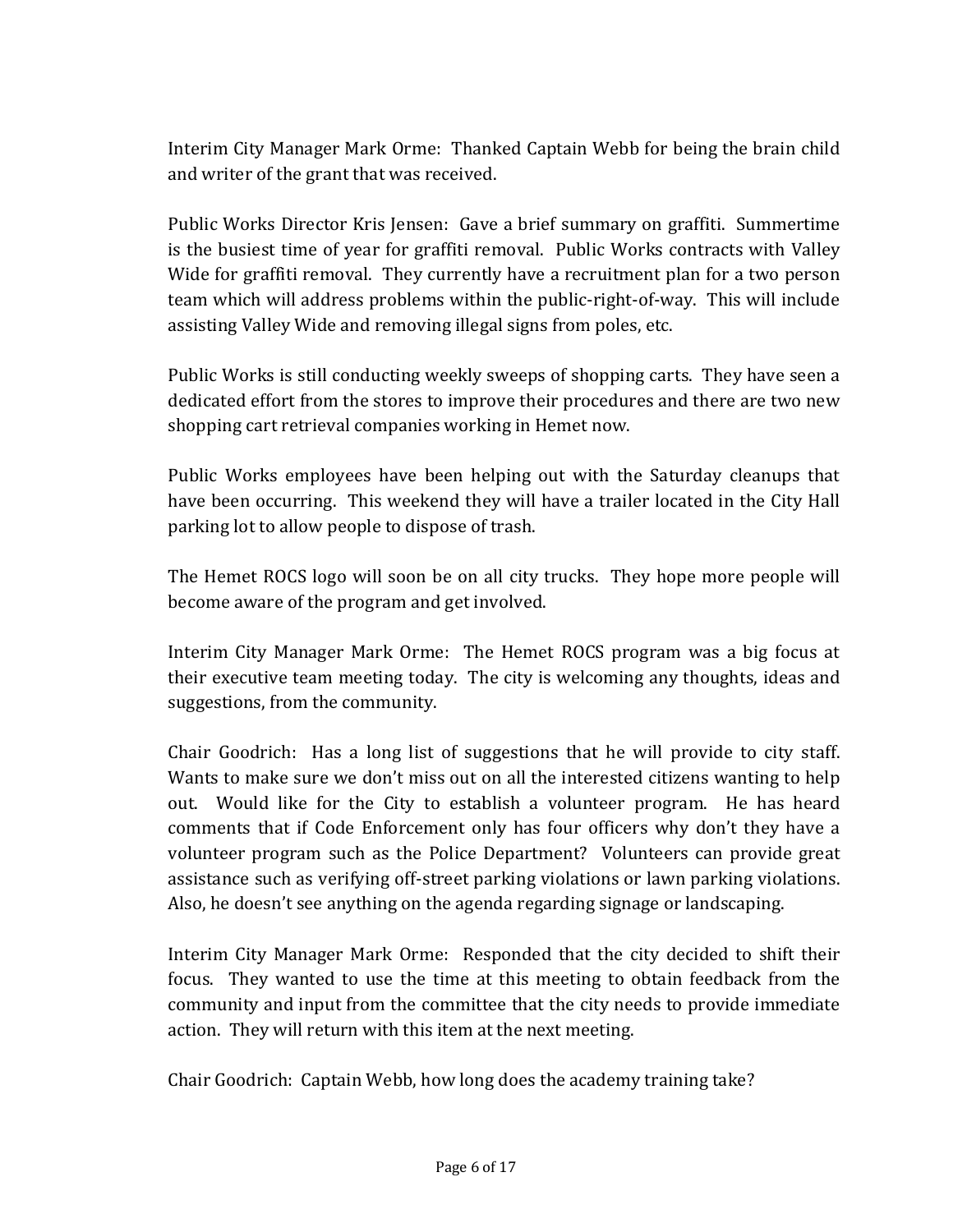Captain Webb: The academy takes about three months with an additional four months of training. Although going through this process takes a total of seven months, it has been proven that these officers tend to be dedicated, long-term employees. They also do weekly checks with Human Resources for any applications on lateral recruitments which they always accept. Their background investigators are one of the quickest around, however this process will still take approximately two months.

Chair Goodrich: What is the time frame for the Public Works employees?

Public Works Director Kris Jensen: By November 1<sup>st</sup> they should have their two new recruitments in place. They will most likely transfer two seasoned employees for the ROCS programs and will use the two new recruitments to fill in those vacant positions.

Chair Goodrich: Is their a coordinated effort by the City to partner with a volunteer program such as Rotary ?

Public Works Director Kris Jensen: This isn't something that Public Works has had the opportunity to explore much. However, they have had a lot of interaction with different churches and the Green Coalition for community clean ups, and will look into a more long‐term volunteer program.

Chair Goodrich: United Way conducts clean ups periodically. Maybe the city can partner with them and have clean ups done more regularly.

Public Works Director Kris Jensen: There has been a lot of community effort when Public Works partners with the churches for clean ups. They just haven't been well advertised.

Gary Fowler: Is there a possibility to establish some sort of online checklist for those wanting to establish clean‐up projects so that they know what Public Works is able to assist with and what the process is?

Connie Hall: Acknowledged that the Police Department has been conducting offduty shopping cart retrievals. The community can also do their share. We can always speak to store managers to voice our concerns. Stater Bros. recently placed on‐site security at the Sanderson and Florida location due to the many pan handlers. She also applauded all the pro-active volunteers. The retired senior volunteer program is federally funded. They have already partnered with the Fire and Police Departments and will mobilize them to assist with Code Enforcement as well.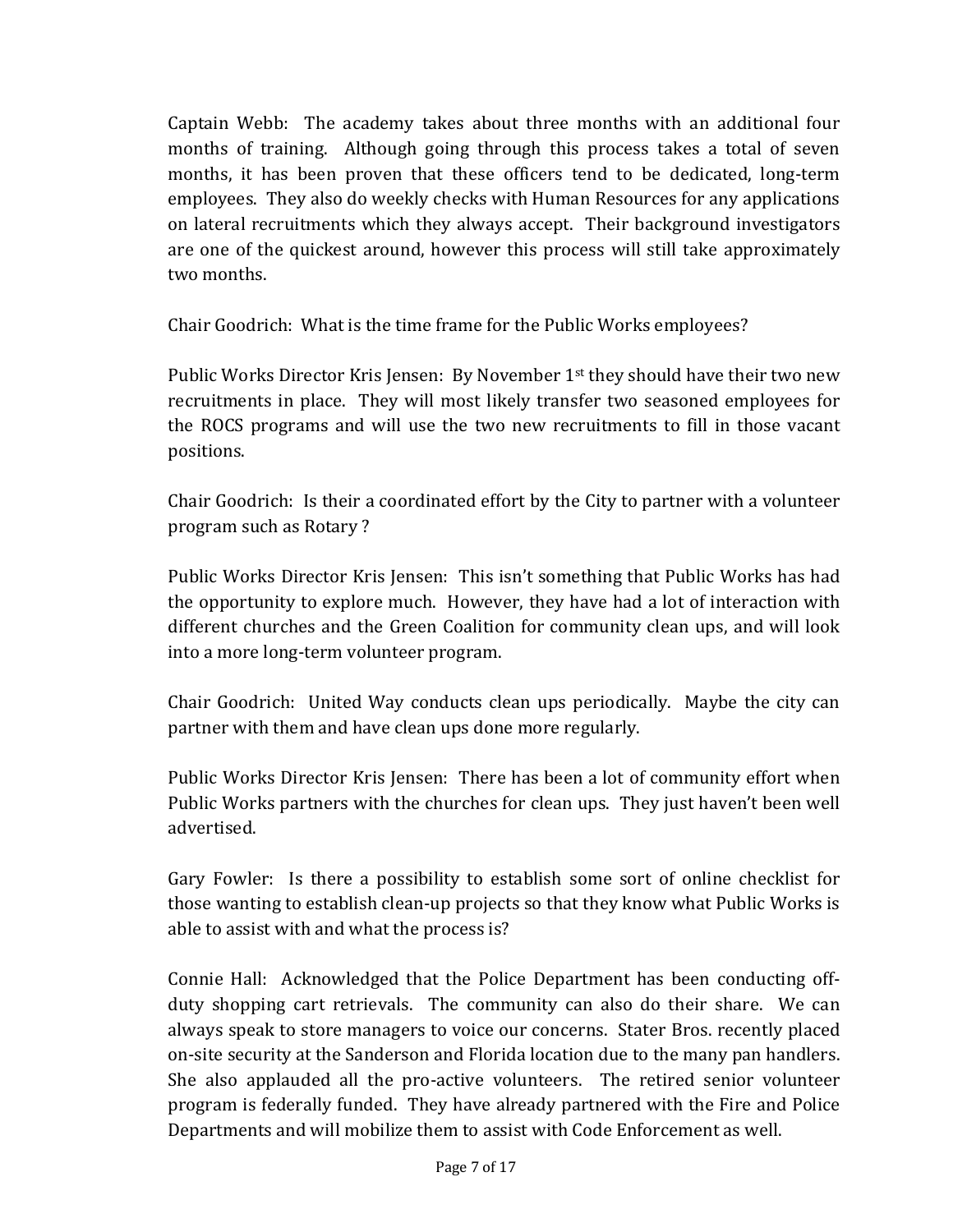#### *8.* **CAC Roundtable –** *CAC Chair & Committee Members*

*(CAC Roundtable is the opportunity for the CAC to state topics of primary concern or interest to CAC members and suggested topics or speakers for future meetings.)*

Frank Gorman: Requested that Kris Jensen schedule a meeting with the general manager at Valley Wide to discuss the graffiti issues and coordination. Their goal is to have removals done within 24 hours.

Public Works Director Kris Jensen: The 24 hour timeframe is a goal for both Valley Wide and the city. They already do immediate checks on all calls received; however, graffiti cannot always be addressed at the first inspection. The type of material that is vandalized or what is used to vandalize sometimes requires the acquisition of different tools and materials. Valley Wide also tracks the graffiti with photos, etc., which is then forwarded to the Police Department.

Frank Gorman: Would like for Code Enforcement to provide numbers and updates. How many citations are being issued monthly?

CDD Elliano: Advised that she did not bring this information to the meeting, however they issue approximately 300 citations per month and that is happening with one officer down. Within the last six months there were 500 cases opened regarding property maintenance. They will generate monthly stats and will report back to the CAC.

Frank Gorman: Many people would love to volunteer and help out Code Enforcement with taking photos to confirm violations.

CDD Elliano: This would be of great help because all violations do need to be confirmed with photos, we verify property addresses and obtain owner information. If we had help we would be one step ahead. There are do's and don'ts of volunteering. They will have to post information from the public right-of-way to avoid any issues with trespassing, etc.

 Frank Gorman: The City is putting a lot of emphasis on the stores for their shopping carts. We need to hold the people who are taking the carts accountable, as they are the criminals. They are stealing property. The County EDA does clean‐ ups as well, and will periodically use their property on the east end of town for dumpsters. Maybe the city can coordinate a valley‐wide clean up. The EDA can receive funds for some of these clean ups. Members of the community are welcome to provide suggestions or voice any questions or concerns.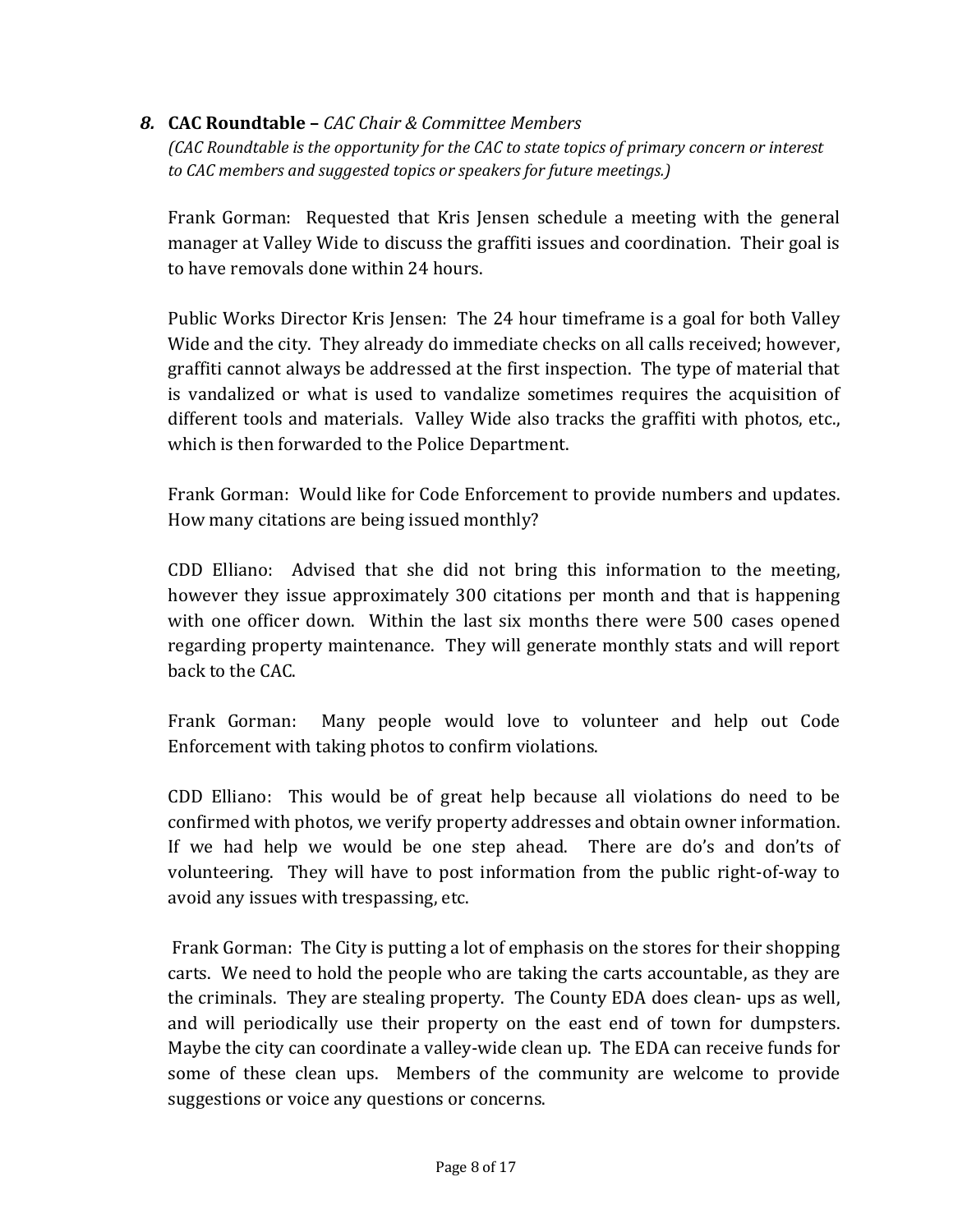Interim City Manager Mark Orme: Advised everyone that City Council is pushing to have a new smart phone application for the website called "Your Gov". This will allow citizens to take a photo with their cell phone. The program automatically records the location and you can email this information directly to city staff. They are moving forward with obtaining the software.

Mona Groff: If we see a person with a shopping cart do we call the Police Department?

Captain Webb: Yes, you can call to report this, the same way as with any type of criminal activity however all calls do have to be prioritized. Also, there are local markets that are granting permission to their customers to borrow carts.

Mona Groff: One complaint she has heard from the public is that when they dial 911 the call goes to a central location such as Riverside. We need to provide the local number for people to call. What is that phone number?

Captain Webb: The non‐emergency phone number is 765‐2400. If you press 1, you reach dispatch immediately. Currently if you dial 911 from anywhere within the valley the call is routed to Indio CHP. They were mandated by legislation to handle all original 911 calls. Within the next six months they will be implementing a new system that will route local calls directly to our dispatch center. The system will also allow dispatch to see your location on their map.

Mona Groff: Discussed her dealings with the Stater Brothers on Stetson. They have a security guard from 2 to 10 p.m. Recently she spoke to the manager to recommend security to be more pro-active and walk around the parking lot. She saw a vagrant there the other day which she reported to the security guard and the following day the same person was collecting money by the front door. Can the police department drive by periodically?

Captain Webb: The Police Department cannot respond unless someone calls in. Since this is a misdemeanor the officer must have a victim to be able to make an arrest. We do have to be cautious due to freedom of speech issues. If there is any harassment please feel free to call this into the Police Department.

Mona Groff: What are we going to do about all the 99 cent stores? We need to do something about how many there are.

Interim City Manager Mark Orme: This community is at a point in time where outreach for economic development needs to be done correctly. There are a lot of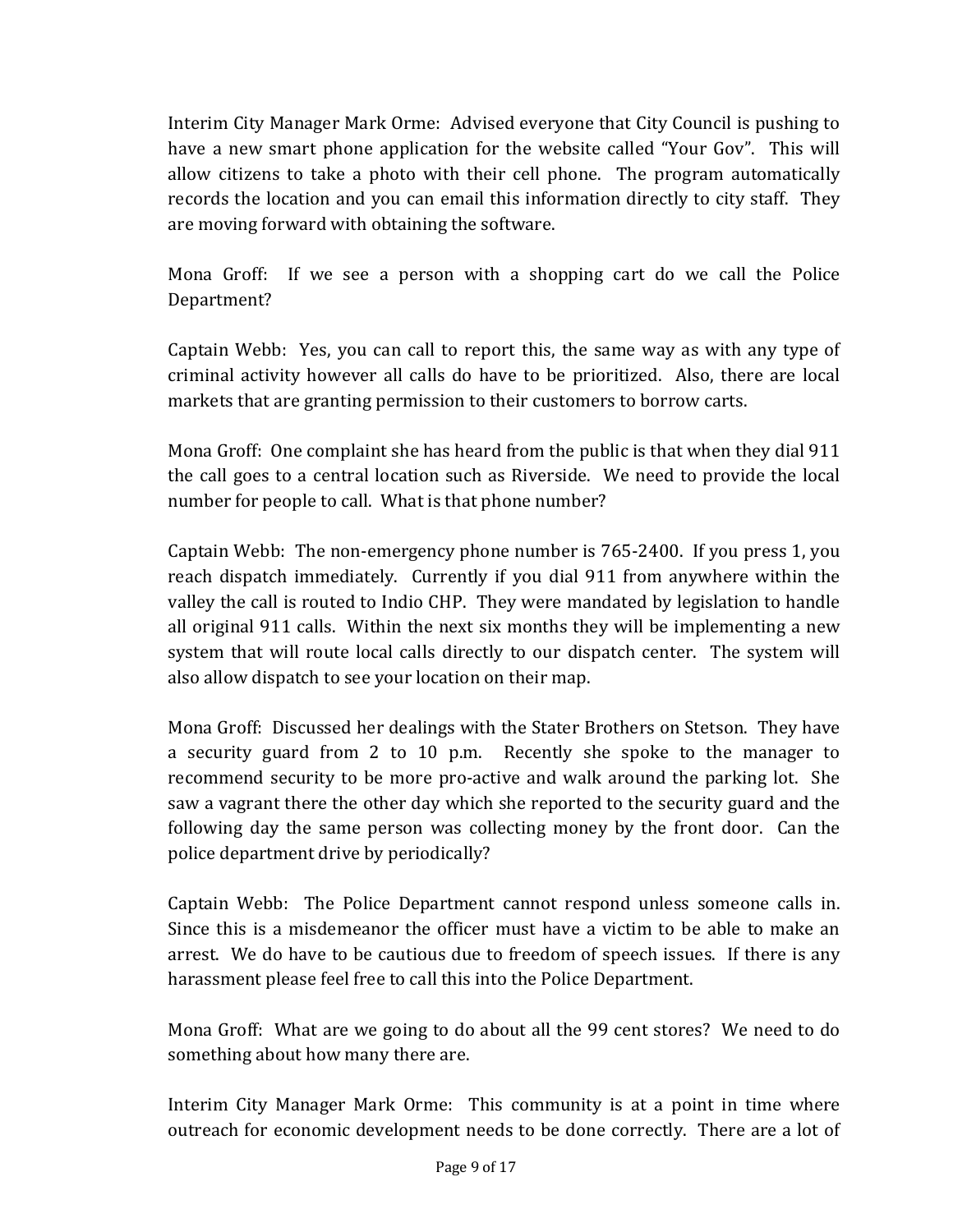vacant properties. It is better to have a 99 cent store than a vacant property. The current trends in the market show these are the businesses that are doing well. Not just in Hemet, but the communities of Temecula and Murrieta as well. They will be looking at how to best approach the economic development and will do what they can.

Mona Groff: Is it too early to start writing to the different businesses like Olive Garden and invite them to come to Hemet?

Interim City Manager Mark Orme: It is not too early and this is something that the city is already doing. There are two ICSE conventions, the International Council of Shopping Centers. The city utilizes this great opportunity to talk to and welcome different businesses. Olive Garden wants to come to Hemet.

Mona Groff: Willing to prepare a letter to Olive Garden and anyone else.

Jim Connell: The recently adopted ordinance, "Abatement of Chronic Nuisance Properties" is a good one and we need to get this information out to owners and landlords. His concern is with the ordinance regarding rental unit registration and inspections. This can possibly have a negative effect on property values which would cause lower rents and bring in the type of people we don't want. The ordinance will have to be structured very carefully. The City of Stanton has a similar ordinance and they have the lowest property values of Orange County. Los Angeles is not doing well with their ordinance either. Where would the money come from, with only four Code Enforcement Officers, to conduct these inspections? Will the landlords be assessed this inspection fee? Someone mentioned at the prior meeting that we should look for funding for more police officers and Council Member Smith aggressively opposed this because the city has no funding.

Interim City Manager Mark Orme: There is a limited amount of adopted funding in the City's budget, and they already pushed the envelope for public safety funding. Council Member Smith was addressing the fact that the city's budget is very streamlined.

Jim Connell: There is an ordinance in place for children caught doing graffiti that requires the parent, along with the child, to do community service. How often do we use this ordinance? We need to arrest these kids and make them do community service to clean up their own graffiti.

Captain Webb: The Police Department has good luck in tracking down and arresting kids responsible for graffiti. They receive a lot of help from the school resource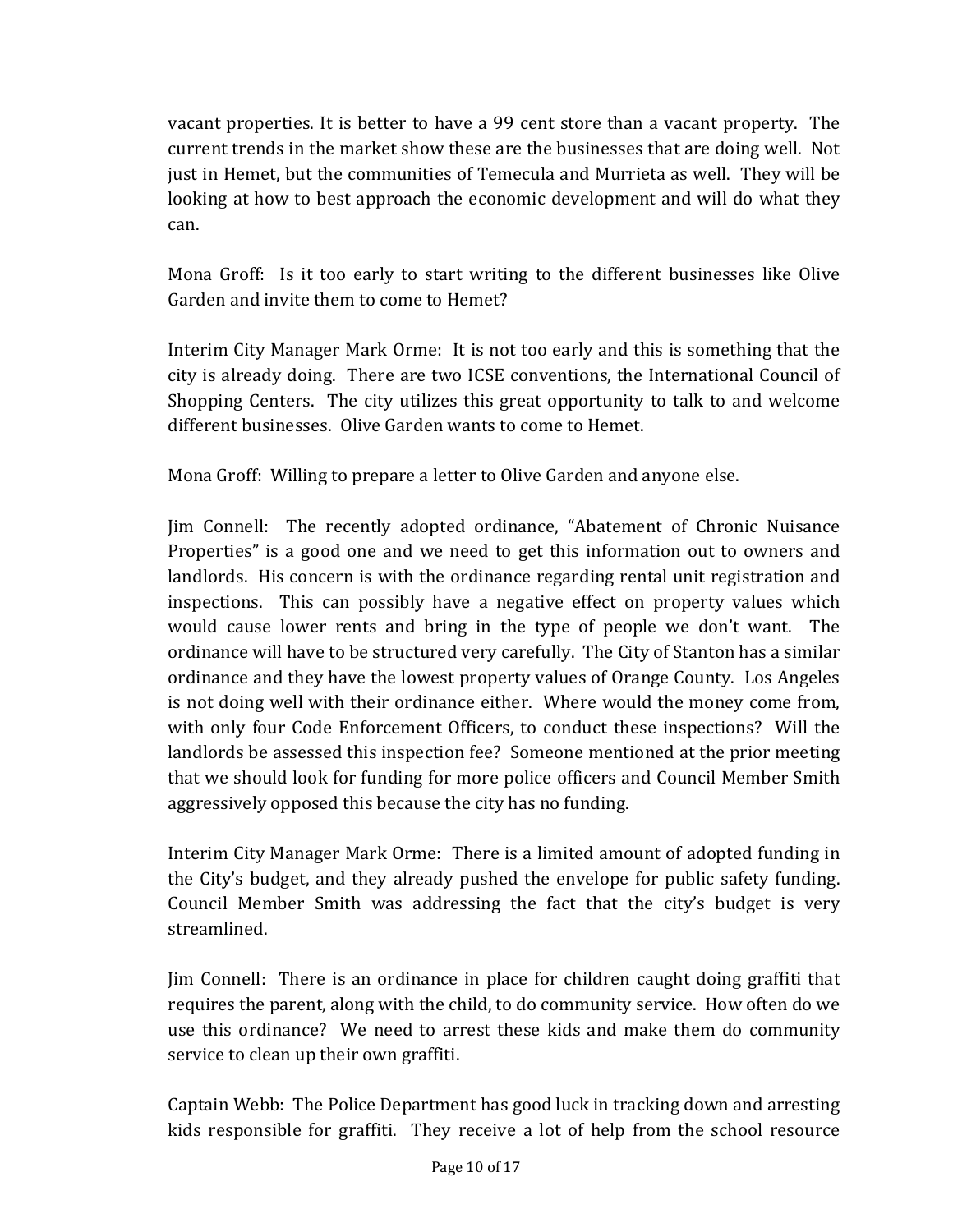officers, and the reporting log of Valley Wide, to file charges with the District Attorney's office. Part of the probation normally includes community service however this is for the juvenile courts to decide. The Police Department also receives restitution money for these crimes.

Jim Connell: We need to have these kids work with Valley Wide to do community service. Who can enforce this?

Captain Webb: It's up to the individual court on what the consequences will be. You would need to speak with the District Attorney and juvenile probation. A lot of supervision is required if we do enforce community service.

Eric Gosch: We have a problem with real estate signs being tagged with graffiti. I have had to personally call realtors to notify them. The graffiti hotline should be used more and we shouldn't be calling the Police Department for this problem. We should have an 800 number with a simple reporting procedure. Code enforcement's voicemail does not provide enough information on filing complaints, etc. Their web page doesn't have good information either. The only information given is the hours of operation.

This comment is for CDD Elliano. Many businesses don't identify their carts. We need an ordinance to address this and we need a list of which businesses are doing this.

CDD Elliano: The ordinance we have in place does require carts to have identification. If Public Works confiscates a cart that does not identify the business then it is immediately disposed of.

Eric Gosch: Briefly discussed how you can see a lot of activity sitting at the Rubio's restaurant. The issue is being able to monitor people in violation so the city needs to install cameras.

Captain Webb: The Police Department has five cameras that are mobile. Public Works helps them with periodically moving them to different locations and they are monitored by dispatch. They have been very helpful in documenting crimes. It was very helpful with the copper wire thefts that occurred in the west end of town. The department had not wanted to advertise that these cameras do exist.

Eric Gosch: We don't need higher pensions but we do need more police officers. I don't want to pay more taxes but we do need to explore more avenues for funding.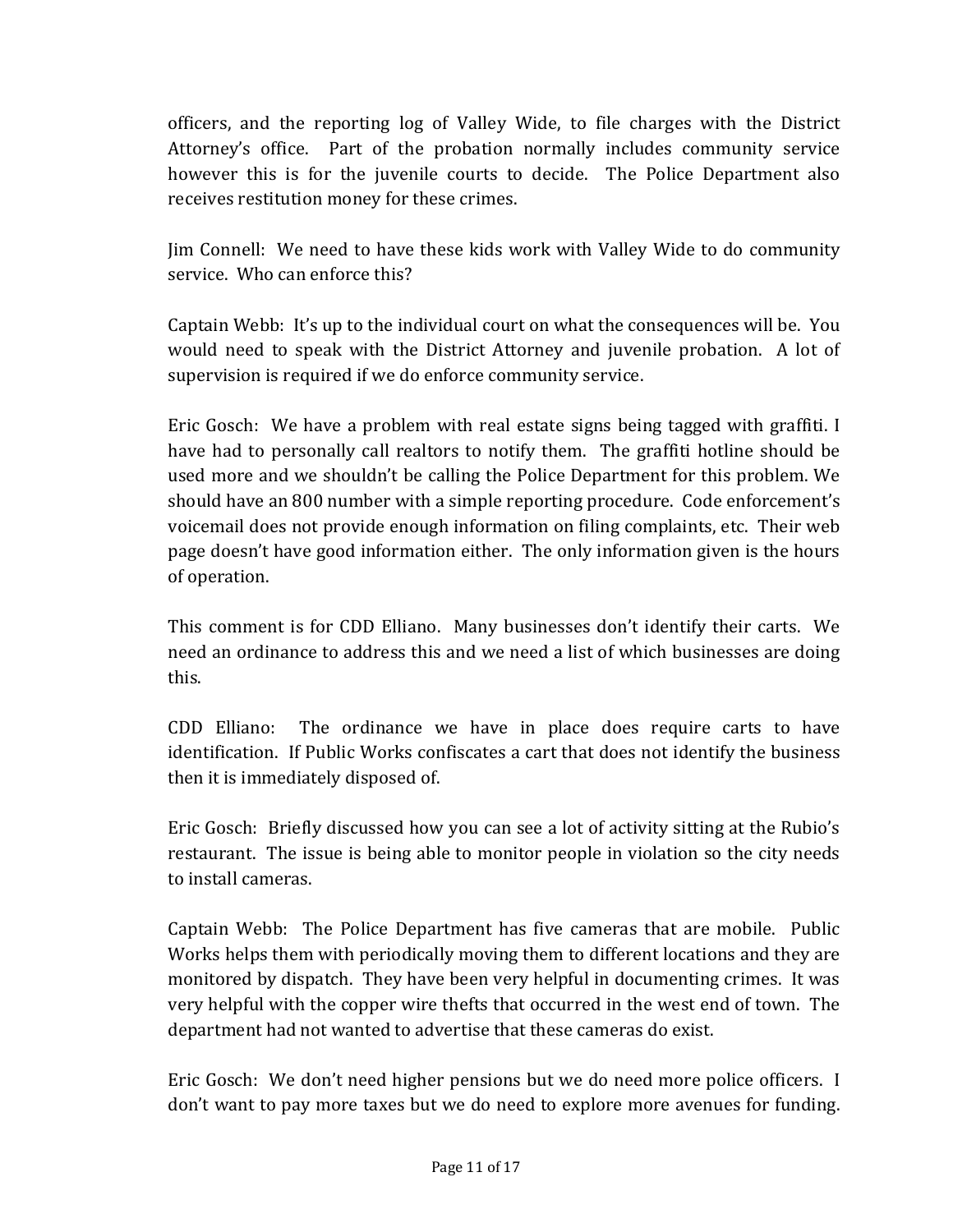The City needs to increase the cost of doing business in Hemet. We need to discuss options for having revenue funds instead of waiting for the economy to re‐bound.

Norm Kyriss: The Association of Realtors is aware of the REO problems and concurs that the new bill allowing bulk sales of properties to investors will be a big problem. The Inland Empire is high on the list for having distressed properties. He will report back to the local realtors regarding the graffiti problem. Approximately 30‐35% of realty signs are from local realtors. Outside realtors don't typically care about issues within this valley but hopefully this can change.

We are pushing 18-20% in unemployment. There is a lot of vacant property. We need to get businesses back into the community and this will in turn assist people in finding work. The City needs to look into this.

Rental inspections are tricky. Some people feel it takes their property rights away but others do understand and welcome these inspections. There are many slum lords and these inspections will help. Many properties have illegal garage conversions or illegal patios. We should go ahead and make these mandatory inspections. The board of realtors will help.

Mark Orme: Mentioned that Eric Gosch had a great idea for the City to establish a Hemet ROCS hotline. The City will look into it.

Frank Gorman: The City should look into the cost for hiring more police officers. About 43% of the units in the valley are rentals. We should establish a fee for renters. A \$400 annual fee per unit would generate \$10M. We would be able to put more officers on the street.

Sharon McComb: There are 1,046 senior homes in her community and about 400 of those are rentals and only 5% of them have business licenses.

Chair Goodrich: Owns multiple properties and is completely in favor of having property inspections. The City makes a big mistake in not charging each individual home as a separate business. He would have no problem paying a \$400 fee and feels this is reasonable.

Stefany Nelson: Do we have any non-profit organizations willing to provide discounted carts for shopping?

Linda Krupa: The Green Coalition provides small carts.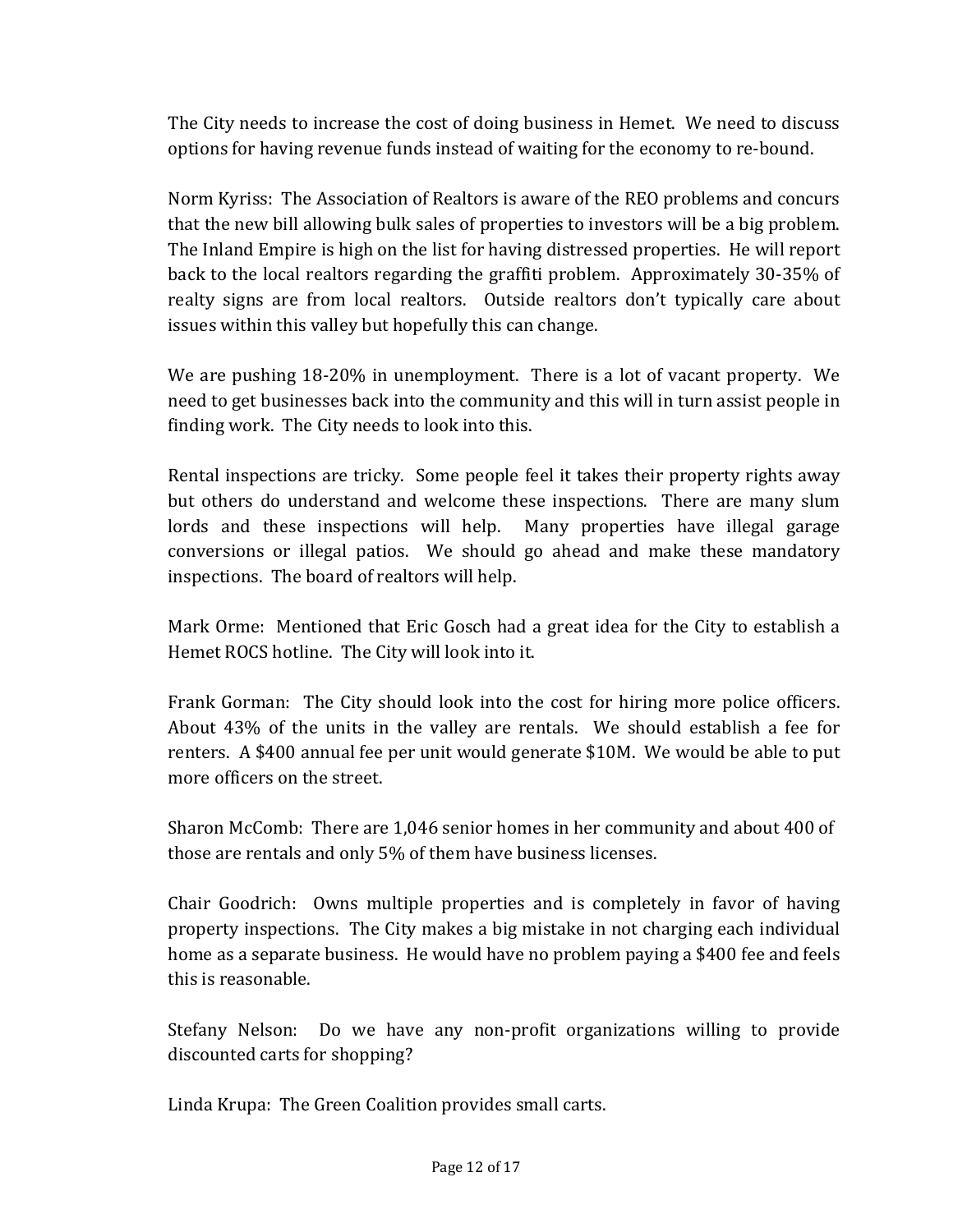Stefany Nelson: She would be willing to pay more taxes to make the city better. Anyone not accepting of the rental inspections is up to no good.

Linda Krupa: One idea from the community was to establish a grid over valley so certain individuals would be responsible for providing their area with resourceful information. We need to get businesses involved for owners to provide better security guards and lighting. It is the property owner's responsibility to take care of their shopping centers.

She also stated she has a concern with the liability issues regarding volunteers going onto private property. Maybe the City can come up with consent forms.

Patti Drusky: Has a concern with the various volunteer programs going on. We need to establish a centralized location for all volunteers. The Women in Business network is addressing issues such as illegal panhandling. We need to provide more information, graffiti tips, etc. on the website. Can we link all this information and resources to provide better education to citizens?

Gary Fowler: The Green Coalition is intending to provide free shopping carts and is trying to obtain a grant to help them. There are people without motor vehicles who need a way to take their groceries home.

When there is a licensing process, there is a tie of standards, oversight and enforcement. There are licensing regulations for realtors and if they don't abide by these rules they can lose their license. We can put something like this in place for business licenses.

John Gifford: We can use the city website to get the pubic involved with the armored vehicle. We can have a contest for graphics, etc.

Installing more cameras within the City is a good idea and many people would donate money for this. He would like to see a Hemet Police application to report pan‐handling and shopping carts.

Getting businesses into Hemet is a good idea. We need to put together a small task force along with the Chamber of Commerce to reach out to current businesses for them to get involved as well. A business, such as Gosch, would be best in speaking with other businesses about Hemet.

Michael Ramirez: Asked Captain Webb to provide more information on the alcohol grant they just received.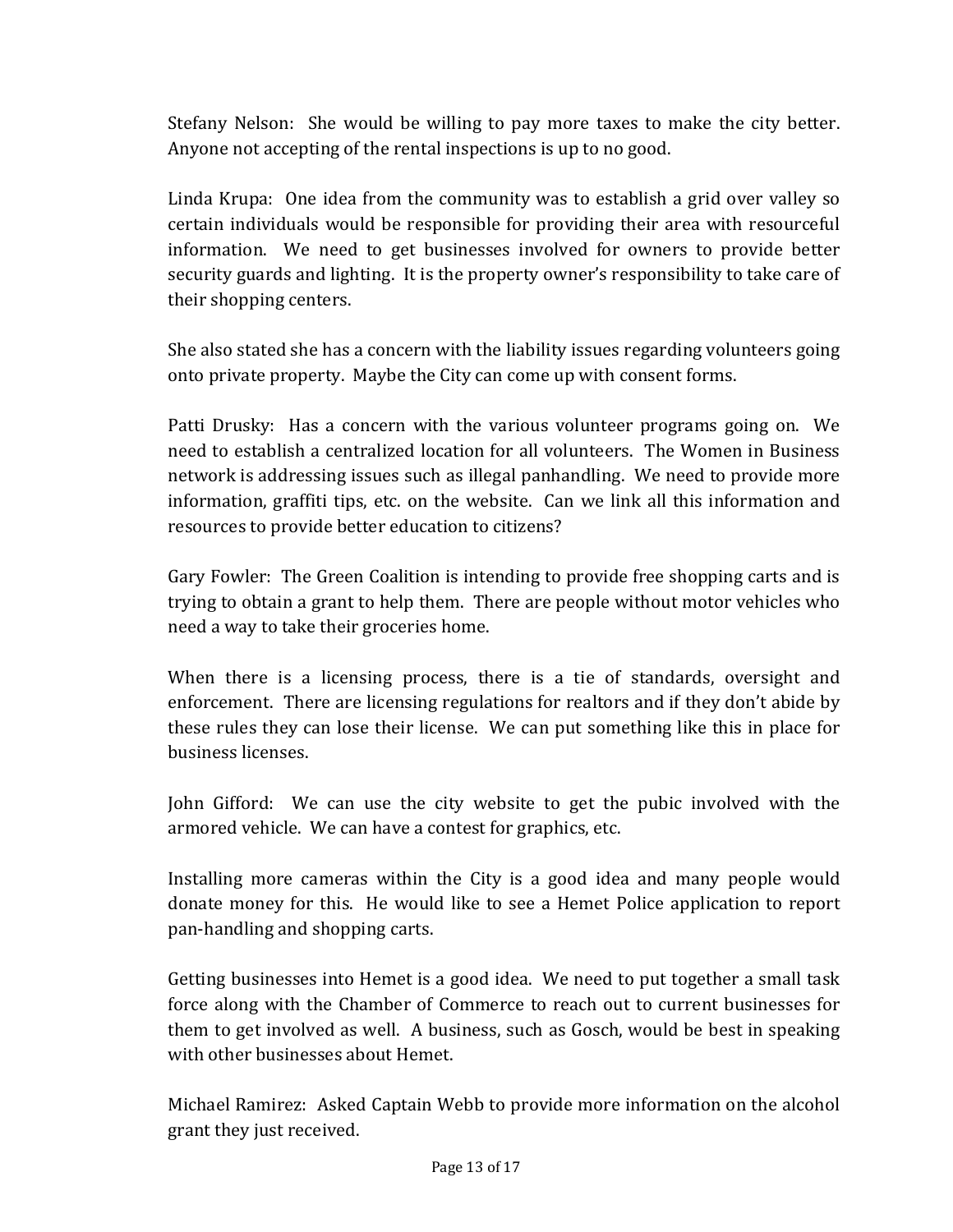Captain Webb: This was a \$3,600 grant. They will have undercover adults, who are under 21 years of age, try to get people to purchase alcohol for them. They will most likely use their explorers and will report their findings to ABC who in turn will begin to monitor those businesses.

Michael Ramirez: DUI checkpoints are successful. Is the Police Department planning on having more of these?

Captain Webb: The DUI program is a \$150,000 grant. One requirement is for them to conduct twelve annual checkpoints. Usually seven out of eight officers will use their day off to assist. For legal reasons we must notify the public of any planned checkpoints but they don't need to disclose the location. The challenge has been with unlicensed drivers. They have to be allowed to call someone to pick them up and they can't tow away any vehicles until after the checkpoint has concluded. There are also a lot of seatbelt violations addressed at these.

*9.* **Comments from the Public regarding items not on the agenda–***CAC Chair (This is an optional portion of the agenda at the discretion of the Chair, and allowed as time permits. The Chair may also limit the number of comments and the length of time for each speaker)*

Member of the Public #1: Long ago the city used to have a grant writer, Jenny Goodman, who was very successful. In regards to graffiti, can Public Works have a tab on their website displaying their duties for the day so we know which jobs they may not be able to get to and people can get involved and help? Are we aware of Little Louie's? Although they're in the county, they have pole dancers so maybe we can do something about that? Verizon has programs for security cameras. It would only cost businesses a few hundred dollars. The city doesn't have to fund this. It's only \$10 per month for Verizon to monitor. Also can Public Works post on the website information on what to do with shopping carts and where we can take our trash? The City of Laguna started a homeless task force and they established a good ordinance. She has forwarded a copy to city staff, including Deanna Elliano. If we clean up this town and make it safe, we should start re-marketing to our senior community again. We don't need big chain stores. Once the economy comes back then we will grow again.

Member of the Public #2: There are many wonderful ideas. Can we work with The Valley Chronicle to provide weekly information including city phone numbers, etc. Many people read the paper so this may help.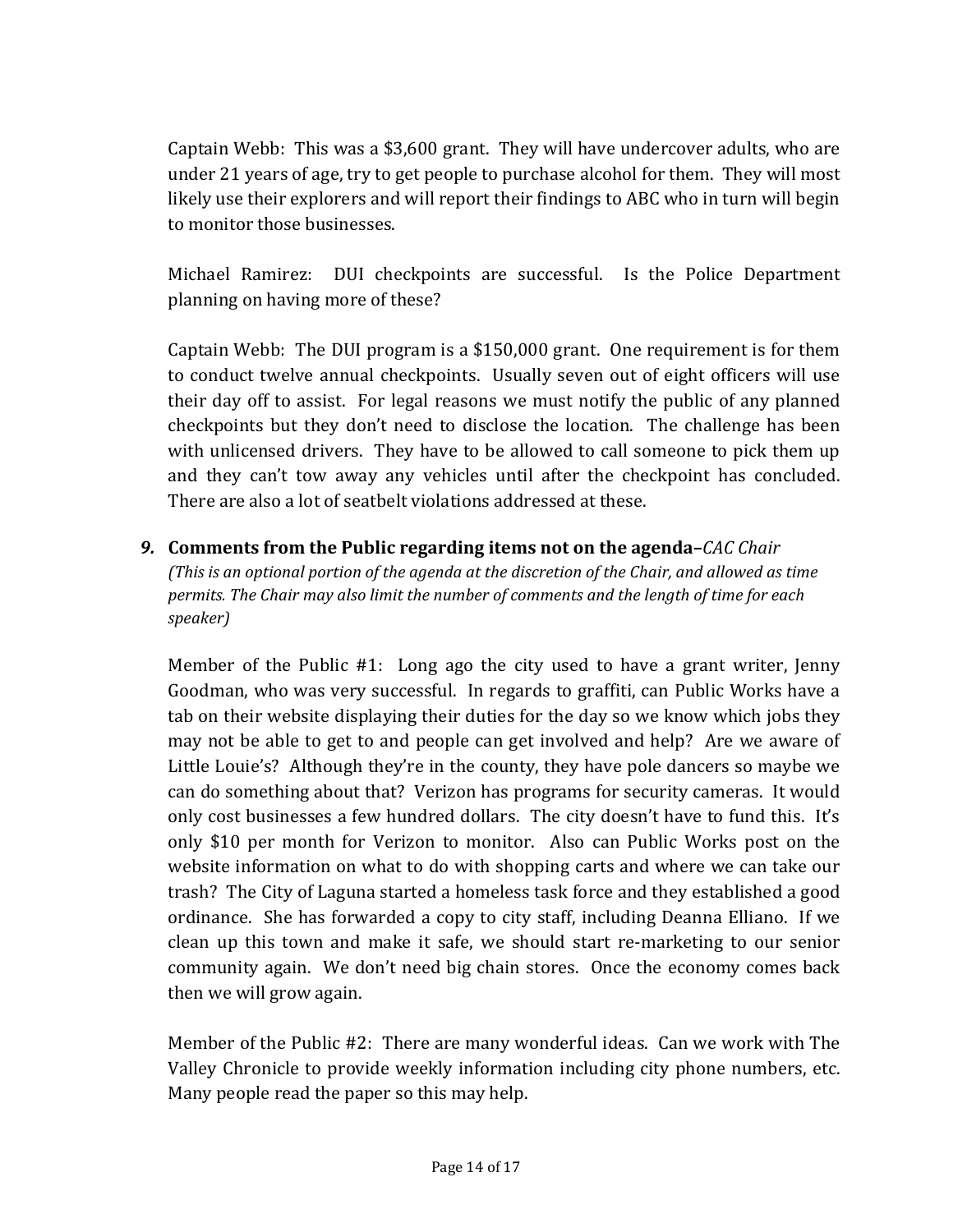Member of the Public #3: Addressed her question to Captain Webb. Can we contact retired Police Officers to assist until we have our new police officers in place?

Captain Webb: Retired officers can become reserve officers if their certificate is still active. The department has considered this but there are issues. If they are PERS retirees they are limited on how many hours they can work. They will at the very minimum open a position for a reserve officer.

Member of the Public #4: Owns property and would have no problem paying a rental inspection fee. She's had many problems with renters. She had a renter that owed her \$5,000 and when they left they were able to just move into another rental property. We need to have something, a website possibly, to report these people.

Member of the Public #5: If you are retired you may still work 960 hours. This would provide a lot of help. The City can look into this. Businesses should provide vouchers as a benefit.

Captain Webb: Acknowledge that a retired person can work up to 960 hours within one year. They are looking into different possibilities.

Mark Orme: Added a comment that the state has cut the ability for cities to use retired employees.

Member of the Public #6: The meeting time for this committee is very difficult for citizens to be able to attend. She went to the Valley Chronicle's career fair and it was very disappointing. There were only eight employers represented. What are we doing to attract industrial manufacturing? This would help with unemployment and people on public assistance, which is big problem in this city. People who work here will have pride. She used to be a business owner in this town but due to the high fees, they had to shut down.

Member of the Public #7: Recommended that the local merchants who allow people to borrow carts be required to have an actual rental program in place. People can pay a deposit for renting a cart and that would give them a reason to return these carts after using them.

Member of the Public #8: Directed her question to the Police Department. Do we have decibel level requirements for those driving down the street with extremely loud music?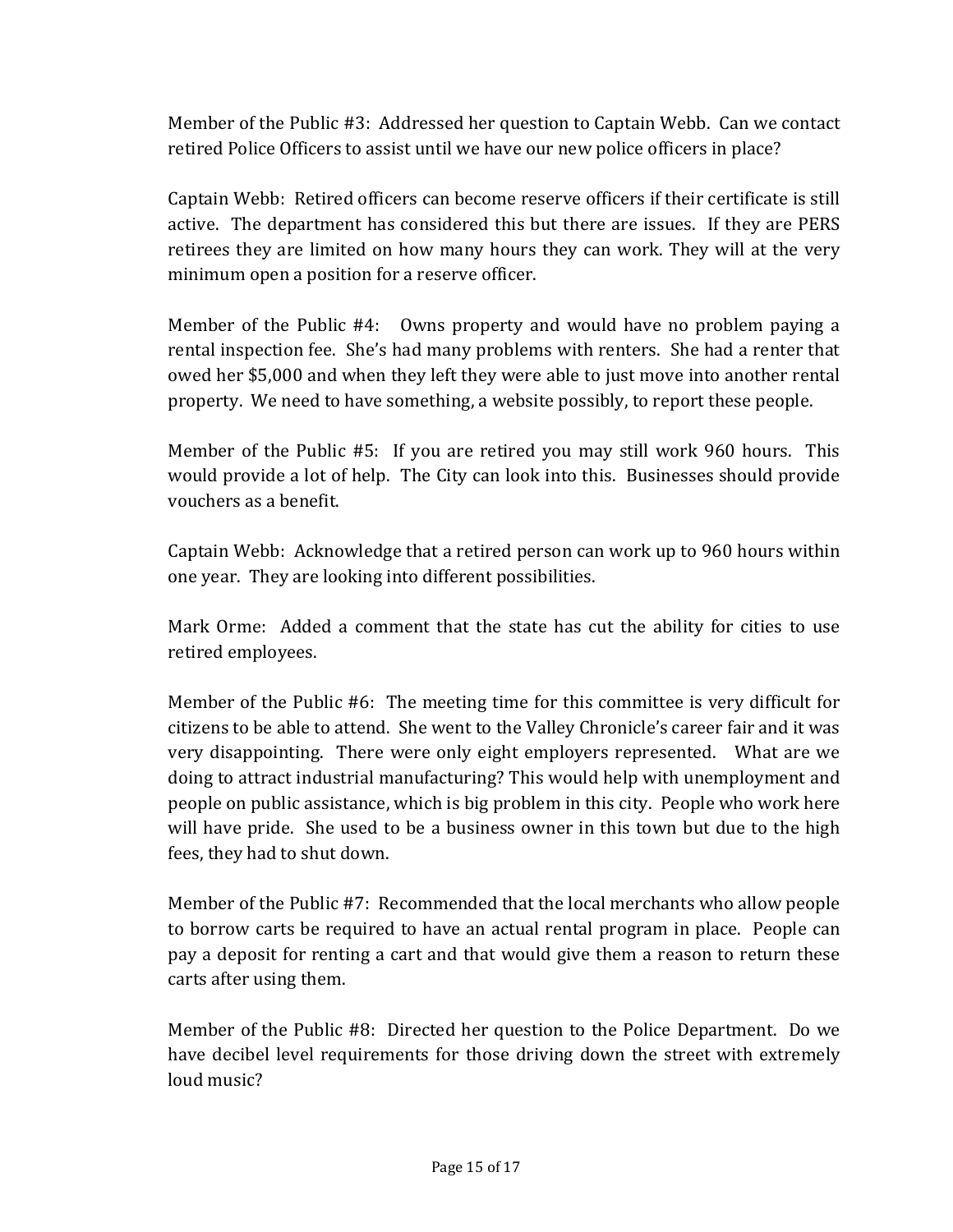Captain Webb: Yes there is a law and the Police Department does enforce it. Please call in to report any issues so we can address them.

Member of the Public #8 again: In her community they have a problem with a live band. She has called the police department before but as soon as the officer leaves they start playing loud again. The Police Department should fine these people and this would also generate revenue.

Member of the Public #9: She lives in the county. Will the newsletter be provided to everyone?

Mark Orme: The newsletter will only be distributed to residents within the city limits but it will also be posted on the website.

Member of the Public #9 again: The Home Depot in Riverside is fantastic on partnering with the community. We should reach out to them. Volunteers can manage neighborhood watch groups. CPTED is an inspection that teaches people what they can do to avoid inviting crime and how to report directly to the Police Department.

Member of the Public #10: Introduced herself as Nancy McIntyre. Is there any way to provide a list of the codes to all the realtors so they are aware? She owns Hemet Escrow. This would also help all the out‐of‐town realtors.

Member of the Public #11: This town looks like Tijuana with all the yard sales. People are running businesses out of their homes. It looks like trash.

### *10.***Identification of Agenda Items for Next Meeting** *CAC Chair and City Staff*

Larry Smith: We need to accommodate a better meeting time for the public to be able to attend these meetings.

Chair Goodrich: We need to open up public comments at the beginning of the meeting. The committee needs to do better with their time on comments. Is the City moving forward with the ordinances?

CDD Elliano: We need to put a priority on getting all the requested information out with brochures, etc. to the public. We need to apply more resources out in the field, which has been the direction of the city council and city manager.

Chair Goodrich: The emphasis will be on the programs already in place. Will it incorporate volunteer opportunities?